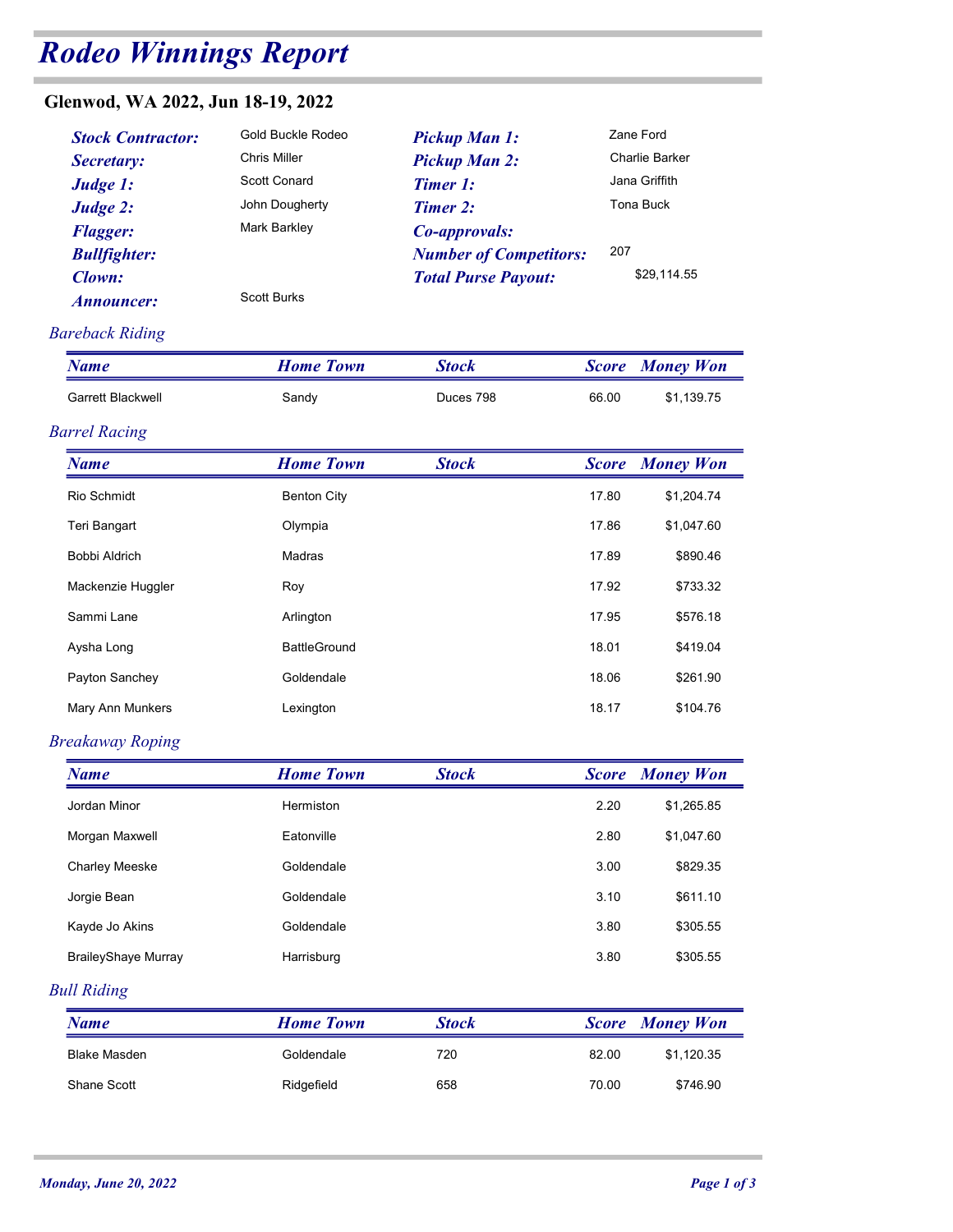#### Novice BB

| Novice BB<br><b>Name</b>                                       |                  |                |              |                        |
|----------------------------------------------------------------|------------------|----------------|--------------|------------------------|
|                                                                |                  |                |              |                        |
|                                                                | <b>Home Town</b> | <b>Stock</b>   | <b>Score</b> | <b>Money Won</b>       |
| Payton Robinson                                                |                  | 080            | 54.00        | \$93.12                |
| Duke Hanson                                                    |                  | 052            | 48.00        | \$62.08                |
| Novice SB                                                      |                  |                |              |                        |
| <b>Name</b>                                                    | <b>Home Town</b> | <b>Stock</b>   |              | <b>Score Money Won</b> |
| Shane Scott                                                    | Ridgefield       | Hooray 457     | 80.00        | \$232.80               |
| Layne Leasy                                                    | Caldwell         | Bunco Mate 872 | 57.00        | \$155.20               |
| <b>Saddle Bronc Riding</b>                                     |                  |                |              |                        |
| <b>Name</b>                                                    | <b>Home Town</b> | <b>Stock</b>   | <b>Score</b> | <b>Money Won</b>       |
| Mark O Dempsey                                                 | Redmond          | Bi Polar 336   | 74.00        | \$688.70               |
| Matt Shannon                                                   | Prineville       | Flaxy 081      | 72.00        | \$516.53               |
| Matt Shannon                                                   | Prineville       | Sing Shot 695  | 70.00        | \$344.35               |
| Seth Hart                                                      | St. Helens       | 891            | 59.00        | \$172.17               |
| <b>Steer Wrestling</b>                                         |                  |                |              |                        |
| <b>Name</b>                                                    | <b>Home Town</b> | <b>Stock</b>   |              | <b>Score Money Won</b> |
| J J Rosenberg                                                  | Ione             |                | 5.70         | \$759.51               |
| <b>Travis Thompson</b>                                         | Vancouver        |                | 9.30         | \$628.56               |
| Coy Aldrich                                                    | Madras           |                | 10.80        | \$497.61               |
| Jarin Ladiges                                                  | White Salmon     |                | 14.00        | \$366.66               |
|                                                                |                  |                | 14.10        | \$235.71               |
| Trav Johnson                                                   | Eltopia          |                |              |                        |
| Cord Gomes                                                     | Antelope         |                | 14.20        | \$130.95               |
|                                                                |                  |                |              |                        |
| <b>Name</b>                                                    | <b>Home Town</b> | <b>Stock</b>   |              | <b>Score Money Won</b> |
| Mason Chambers                                                 | Goldendale       |                | 6.80         | \$956.42               |
| Coy Aldrich                                                    | Madras           |                | 7.40         | \$791.52               |
| Joe Thompson                                                   | Camas            |                | 8.10         | \$626.65               |
| Jonathan Throop                                                | Glenwood         |                | 8.60         | \$461.72               |
| Sam Willis                                                     | Terrebonne       |                | 11.90        | \$296.82               |
| Wade Meeske                                                    | Goldendale       |                | 12.50        | \$164.90               |
|                                                                |                  |                |              |                        |
| <b>Team Roping Header</b><br>Team Roping Heeler<br><b>Name</b> | <b>Home Town</b> | <b>Stock</b>   | <b>Score</b> | <b>Money Won</b>       |
| Mike Thiele                                                    | Goldendale       |                | 6.80         | \$956.42               |
| Christopher Lopez                                              | Bend             |                | 7.40         | \$791.52               |
| Jace Thompson                                                  | Camas            |                | 8.10         | \$626.65               |